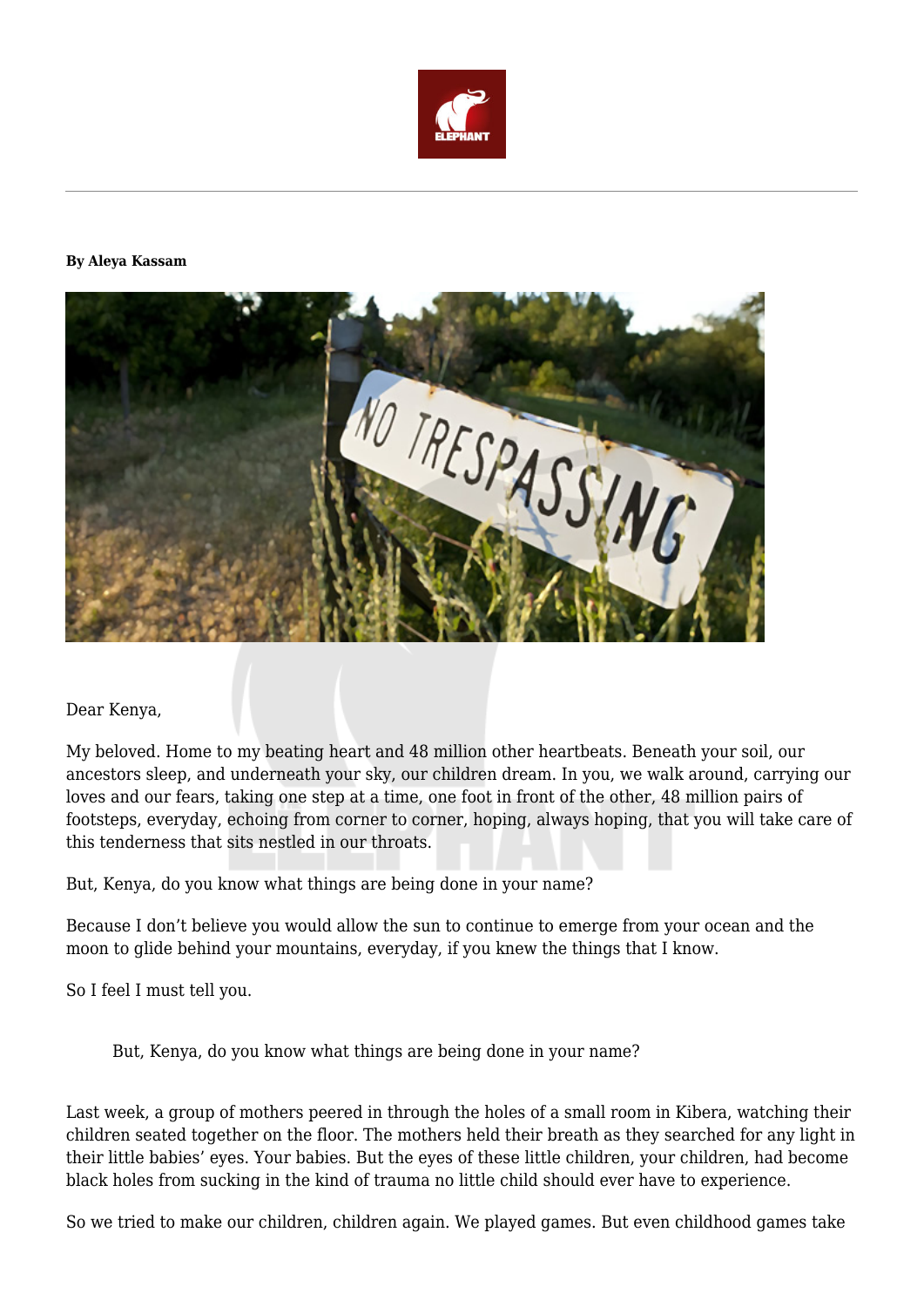on a sinister tone at a time like this.

## *Let's play Hide and Seek.*

We begin. The children quietly arrange themselves, instinctively knowing where best to escape being found. A soft mattress covers a soft skull. Silent. To make noise is to be revealed. To be discovered. To be silenced. By now, they are used to hiding, had spent the last few days hiding, listening to the hailstorm of bullets on mabati roofs, and hiding. Clutching each other and hiding. But for some, hiding was not enough.

Kenya, did you smell the fear in the air as your little children watched their fathers being pulled from their homes?

*Let's play Chinese Whispers.*

Kenya, did you smell the fear in the air as your little children watched their fathers being pulled from their homes?

We sit in a row. One of the adults begins with a word. They cup their palms around the tender ears of a little boy and whisper *Amani*. The little boy turns around. He cups his little palm around the little ears of a little girl and whispers. And it goes on. Little palms to little ears. Until they reach the last person. The little boy speaks out loud the word he has heard. *Imani.* The word has changed form, from ear to ear, whisper to whisper. *Amani* becomes *Imani.* From peace to faith.

Kenya, did you hear the sound of baton pounding bone, as those entrusted to protect became enforcers of peace?

## *Let's play Police and Robbers.*

We stand in a circle. One hand atop the other. The other hand under another. Interlinked and intertwined. The children sing. They giggle. Finally. One hand receives a smack, then swooshes through the air to deliver another hand a smack. Until they reach the part in the song where everyone falls down screaming when the robber is shot.

Kenya, did you hear the sound of baton pounding bone, as those entrusted to protect became enforcers of peace?

Kenya, did you feel the warmth of fresh blood seeping out of flesh and into your soil?

These are the things that are being done in your name.

Yet many say it didn't happen. They didn't hear the screams, didn't see the bodies, didn't feel the pain. So what do you tell the 3 month old who can identify the sound of a gunshot? What about the 1 month old whose eyes still stream from the teargas? What about the woman whose brain has shut down to save herself from her memories?

Do you tell them they are making the nightmare up?

That their realities are not real?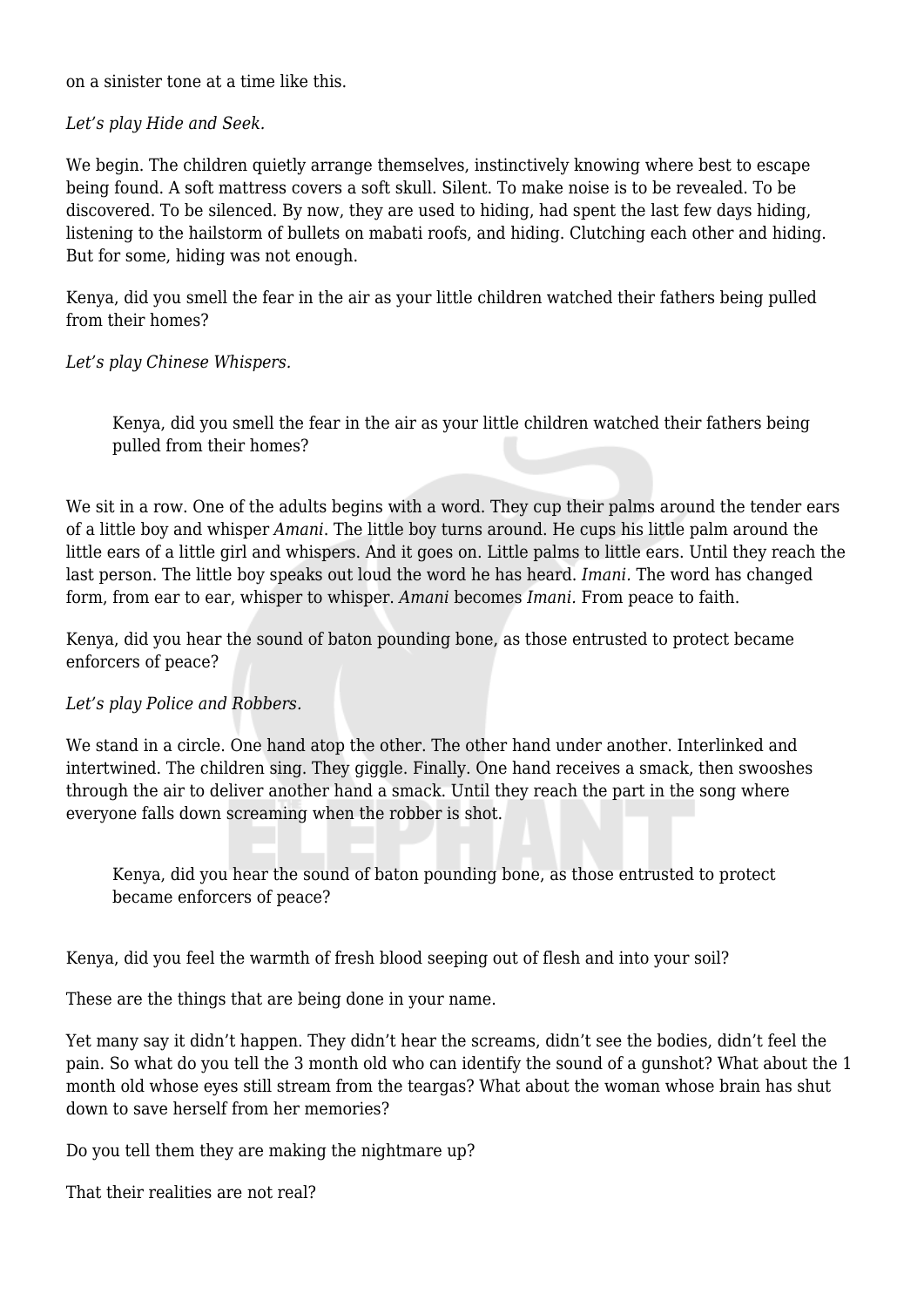That they don't exist?

Move on, they say. But how do we move at all when the very heart of us is broken? Yet they insist, we must leave the past behind, and we must move forward. For you. For Kenya. It's always about you, Kenya. But what about us? What about us, Kenyans? Don't we matter at all?

Yet many say it didn't happen. They didn't hear the screams, didn't see the bodies, didn't feel the pain. So what do you tell the 3 month old who can identify the sound of a gunshot?

Sometimes I wish you would please just leave us alone.

You are not us.

You are scenic untouched landscapes for foreign tourists to drink up with their thirsty dollars. You are a beacon of stability and peace to show off to the world what new Africa looks like. You are high speed internet and shiny highways.

You are Kenya. And we are just Kenyans getting in the way of your progress.

But it's not really about you, is it? It never was. Yet you let it happen. You allow our pain to be silenced, our reality to be ignored, our fear to be stoked. And I don't know how to keep living in a Kenya where we pretend we are ok when really, we are so shattered at the core, the splinters keep drawing blood. I don't know how to keep living in a Kenya where we are as frightened of speaking the truth as we are of each other. I don't know how to keep living in a Kenya that doesn't care about all Kenyans.

Yet they insist, we must leave the past behind, and we must move forward. For you. For Kenya. It's always about you, Kenya. But what about us? What about us, Kenyans?

But what I do know, is that if we don't confront our ghosts this time, pluck them out of our history, lay them down, examine them, look them in the eye, expose their ugliness and speak them out loud, one by one, we may not have a Kenya next time.

Yes. You may disintegrate, Kenya of mine.

Because in five years time, those little children will be young adults. The trauma that lives under their skin will have marinated into hard bitterness. What they may not understand is that the pain they feel is not fresh. It has lived in all of our bodies for decades, festering and deepening in strength as it is passed down silently and often unknowingly, generation to generation. And one day these grown up children will ask us, when you smelled the smoke, what did you do?

And we will say, we sang our throats hoarse with patriotic songs of peace and clasped our hands tight in prayer breakfasts. Look at how our bleeding blisters weep from building this nation? Aren't you proud of how we ignored our pain and went back to work?

But what I do know, is that if we don't confront our ghosts this time, pluck them out of our history, lay them down, examine them, look them in the eye, expose their ugliness and speak them out loud, one by one, we may not have a Kenya next time.